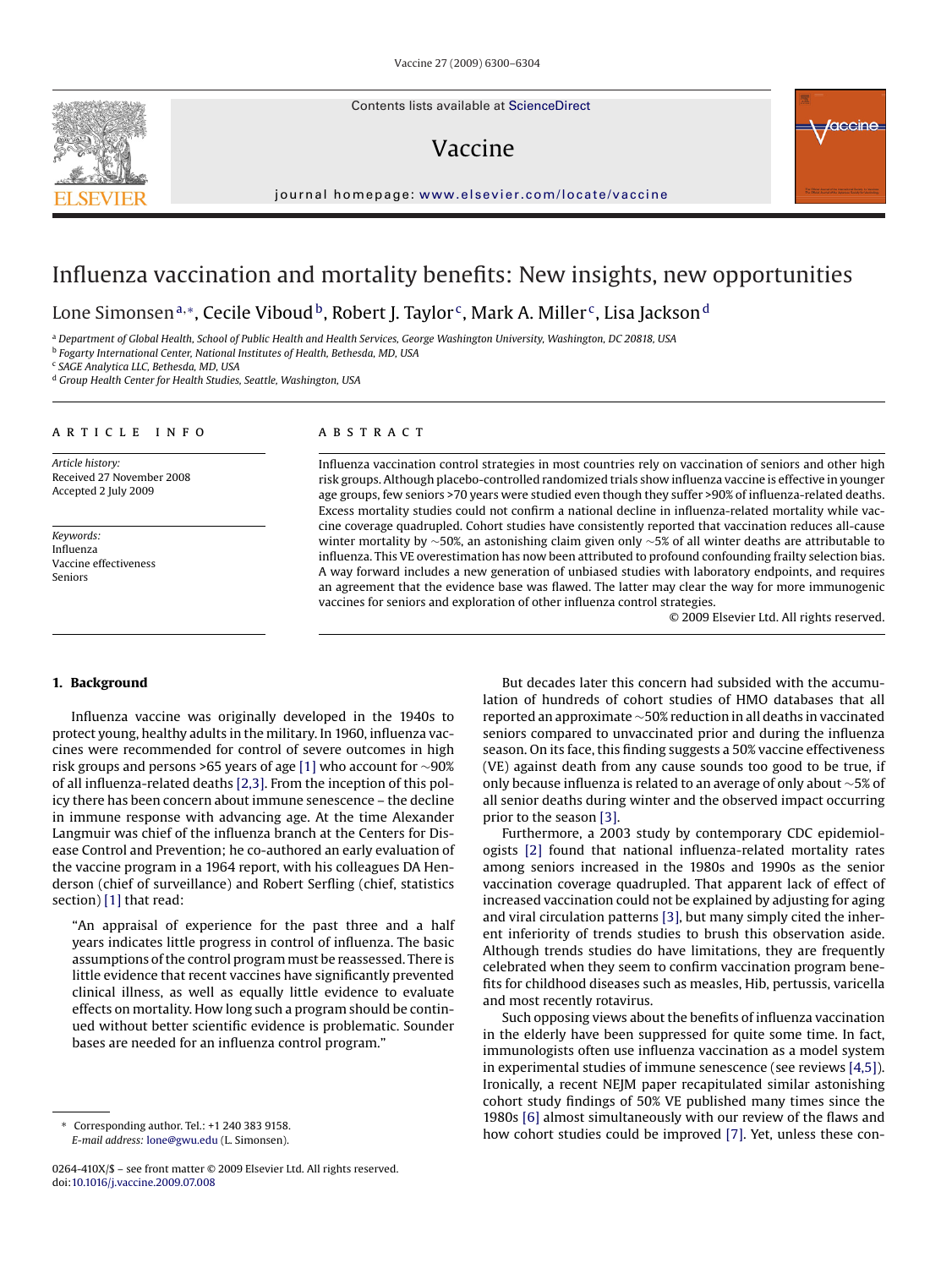cepts are appreciated by the public health community, there will be no more demand for improved control through alternative policies and improved vaccines. Indeed, at the recent ESWI meeting, this issue was presented as a "controversy". Here, we seek to put this issue to rest to remove any incontrovertible uncertainly.

# **2. Influenza and the sea of death**

How large a proportion of all winter deaths in seniors can reasonably be attributed to influenza? The standard approach to investigating the seasonal burden of influenza involves national vital statistics data and statistical analysis of seasonal death rates. Even in the absence of influenza outbreaks, the winter death rate in temperate climates is elevated so that a graph of death rate versus time shows regular winter waves on top of the sea of deaths. Coinciding with influenza epidemics, excess deaths accumulate on top of those waves (Fig. 1). Analysis of the death rate from all causes in excess of the seasonal baseline yields an estimate of "excess all-cause mortality," an excellent indicator of the total burden of death related to influenza [\[8\]. R](#page-4-0)esearchers at the Centers for Disease Control and Prevention (CDC), among others, estimate that about 30,000 excess all-cause deaths occur every year among seniors in the United States [\[2\], a](#page-4-0)bout 5% of the approximately 600,000 senior deaths that occur in winter months (December through March) [\[3\].](#page-4-0)

There has been substantial confusion of "*excess* all-cause deaths" with "all-cause deaths" over winter. The first term is the proportion of deaths that CDC's and our statistical models attribute to influenza. The second is just the total of all winter deaths due to any cause. It is, of course, only excess all-cause mortality—the whitecaps—that influenza vaccines can be expected to prevent. These are the deaths that would be prevented if influenza viruses stopped circulating altogether, or if everyone received a 100% effective vaccine. Nevertheless, the cohort study findings imply that 50% of the seasonal all-cause deaths – effectively half of the ocean of deaths – could be prevented with influenza vaccine (Fig. 1).

#### **3. The lack of evidence from clinical trials**

In a recent review [\[7\], w](#page-4-0)e examined evidence from all types of studies that address influenza vaccination and mortality prevention among seniors. "Gold standard" evidence from randomized clinical trials was scarce and no study was statistically powered to study mortality outcomes. A single placebo-controlled trial in Dutch seniors concluded that vaccination prevents 50% of *laboratory-confirmed* influenza infections among healthy people age 60 and over [\[9\]. T](#page-4-0)he authors expressed concerns that the benefit seemed to drop substantially with advancing age for 4 of 5 endpoints studied. Although the number of older trial participants was too small to resolve the uncomfortable possibility that the vaccine was not effective in seniors over 70—none of the VE estimates in this age group were significantly different from 0%—a result that is consistent with the concept of immune senescence. The lack of "gold standard" data for older seniors is unfortunate because about three-quarters of all influenza-related deaths occurs in people 70 years and older [\[2,7\].](#page-4-0) We conclude that there is no "gold-standard" randomized clinical trials to document influenza vaccine benefits in seniors aged 70 and older, and what the Dutch study suggested in underpowered analyses was not encouraging [\(Table 1\).](#page-2-0)

#### **4. Cohort studies – a flawed evidence base**

Because of the lack of clinical trials data to inform the immune senescence question, the mainstay of the evidence is a large number of cohort studies set in electronic HMO databases [\[7\]. T](#page-4-0)hese non-randomized studies compared differences in rates of death among people who were vaccinated to those who were not. Control for confounding differences between vaccinated and unvaccinated seniors was accomplished analytically, often by adjusting for diagnosis codes recording co-morbid conditions. Recent meta-analyses of such studies [\[10–12\]](#page-4-0) concluded that winter death rates in



**Fig. 1.** Monthly numbers of all-cause deaths in US seniors during 1980–2005 and seasonal vaccination coverage in seniors. The red foam on top of the waves illustrates the influenza-related deaths, which contribute ∼5% (∼30,000) of all winter deaths in seniors in an average season [\[2,3\]. T](#page-4-0)hese national figures demonstrate the influenza burden is far lower than the implied proportion of 50% preventable winter deaths by cohort studies. Asterisks indicate H3N2-dominated seasons.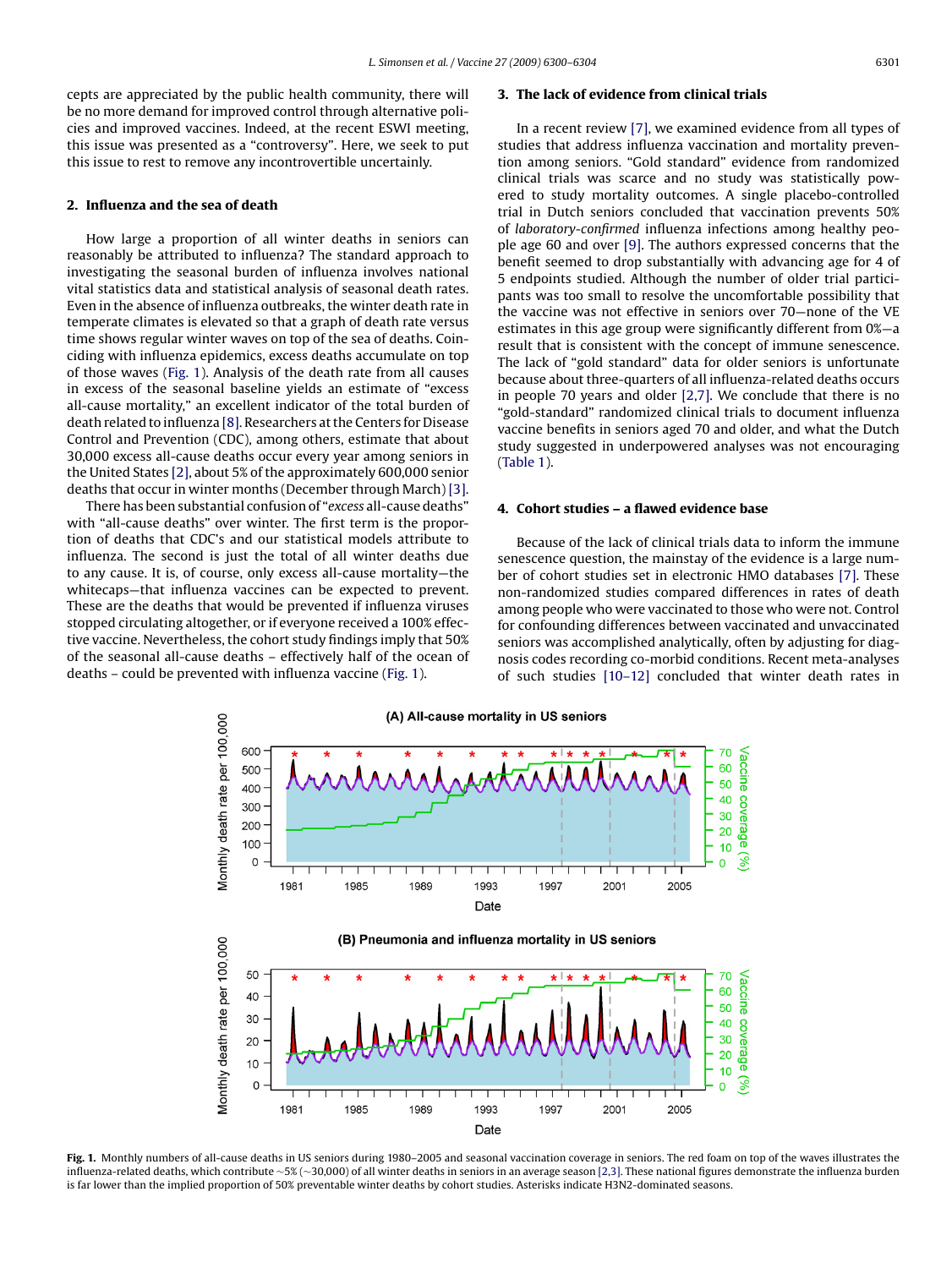#### <span id="page-2-0"></span>**Table 1**

Gold standard evidence for influenza vaccination in seniors is scarce. All vaccine efficacy comparisons for senior age groups available from the Dutch randomized clinical from 1994 [\[9\]. M](#page-4-0)ost participants were healthy seniors in their 60s, and consequently none of the VE estimates for seniors >70 are significant.

| Influenza-related outcome (from higher to lower specificity)                  | Vaccine efficacy 60–69 years of age [95% CI]" | Vaccine efficacy $>70$ years of age [95% CI] |
|-------------------------------------------------------------------------------|-----------------------------------------------|----------------------------------------------|
| Sero-conversion in persons with diagnosed influenza-like illness <sup>®</sup> | 59%(20-79%)                                   | $57\%(-36\% \text{ to } +87\%)$              |
| Serology fourfold titer rise                                                  | 57%(33-72%)                                   | $23\%(-51\% \text{ to } +61\%)$              |
| Influenza-like illness according to Family practitioner                       | 59% (12 - 81%)                                | $15\%(-117\% \text{ to } +67\%)$             |
| Clinical illness according to Sentinel Stations                               | $36\%$ (9-55%)                                | $10\%(-79\% \text{ to } +54\%)$              |
| Clinical illness ICHPPS-2-Defined                                             | $20\%(-4\% \text{ to } +39\%)$                | $4\%(-66\% \text{ to } +44\%)$               |

\* An additional study outcome contributed recently by the authors [\[24\]](#page-4-0) based on data not previously published from the original 1994 trial [\[9\].](#page-4-0)

\*\* Note that the 95% CI ranges for all five VE estimates for the older senior age group include 0% (not significant).

vaccinated seniors was about half of that of their unvaccinated peers. Furthermore, that astonishing mortality benefit appeared regardless of the severity of the seasons, and was greatest in the oldest and sickest seniors, in some cases surprisingly showing no VE in young healthy seniors. In one study a 2% VE reduction in all-cause mortality was found for younger seniors aged 65–74, compared to 31% for seniors aged 80 years and older [\[13\].](#page-4-0)

# **5. Demonstration of overwhelming selection bias in cohort studies**

Two recent findings deliver what should be the *coupe de grace* to the cohort study literature. The greatest difference in mortality rates among vaccinated and unvaccinated seniors in the HMO database studies turned out to occur in the months *before* the influenza epidemic period [\[14\], a](#page-4-0)nd strategies commonly used for adjustment of bias in cohort studies were counter-productive [\[15\].](#page-4-0) Jackson et al. first applied the standard cohort study methods to repeat the finding of an apparent 50% VE for all-cause mortality over the entire winter. But when the authors subsequently stratified the data by calendar month, they found that the differences in all-cause mortality rates between vaccinated and unvaccinated seniors was at its highest in the period immediately after the vaccination season in autumn – months before the influenza epidemic period. In terms of the relative risk (RR), the estimates were lowest in the autumn and early winter, then increasing towards the null the winter and into next spring. Because these studies estimate the VE as 1-RR, the apparent vaccine effectiveness would steadily decline over winter. In other words, there was no evidence that the vaccine prevented more deaths in the influenza period than in surrounding time periods. The fact that vaccination apparently prevented mortality more effectively before the influenza season than during influenza season unambiguously demonstrates vaccination selection bias.

The systematic and serious mis-measurements and overestimation in the observational studies were not picked up by meta-analyses [\[10,11\],](#page-4-0) although the published Cochrane review commented that there were systematic inconsistencies [\[12\]. W](#page-4-0)hat has become clear, however, is that the many cohort studies that have for decades formed the evidence base for vaccination in seniors, did in fact *not* measure vaccine benefits at all. Strong evidence for this position is that (1) the vaccine was purported to reduce 50% of all deaths, despite findings from national vital statistics studies that found ∼5% of winter deaths were related to influenza in an average season, and (2) largest differences in mortality rates between vaccinated and unvaccinated persons are observed before influenza season, when the vaccine cannot be producing a true benefit [\[14\].](#page-4-0) The main source of bias is likely the presence a small subset of frail and terminally ill seniors who are less likely to become vaccinated during the preceding autumn months because of their deteriorating health – a classic recipe for confounding. The mis-measurement was magnified by the use of non-specific endpoints such as allcause mortality in winter.

# **6. A SIR model to explore the hypothesis of frailty selection bias**

What should be expected in terms of the seasonal pattern in mortality savings attributed to the vaccine?

We explored the hypothesis that the presence of a small subset of under-vaccinated frail and terminally ill seniors could explain the cohort study results. We generated a simple SIR model, and assumed that 5% of the population was frail and at 20-fold higher risk of dying in any month starting in the autumn, and that frail seniors were vaccinated at half the rate of non-frail seniors (Fig. 2). Using this model, which assumes *no* vaccine benefits, we were able to fit the "VE" point estimates by Jackson et al. from the HMO study remarkably well [\(Fig. 3\).](#page-3-0) The fitted line illustrates how Jackson's observed declining "VE" estimates are in fact not vaccine benefits but rather the result of unrealized heterogeneity in the study population; the frail and under-vaccinated sub-population of seniors were dying off gradually starting in the vaccination period and made a substantial contribution to all deaths in the total unvaccinated study group.

We took these model simulation findings to mean that frailty selection bias is a satisfying explanation for the mis-measurement and profound overestimation of vaccine benefits in the "electronic" cohort studies evidence base.

# **7. A way forward**

Because there is only a single large clinical trial available that studied VE in young, healthy seniors [\[9\]](#page-4-0) and no such gold standard studies of VE for seniors over 70 years of age – and because such studies are expensive and ethically problematic for an age group for which the vaccine is already recommended – the evidence base currently relies on observational studies.



**Fig. 2.** Diagram illustrating the frailty bias hypothesis explaining the profound confounding bias in most cohort studies.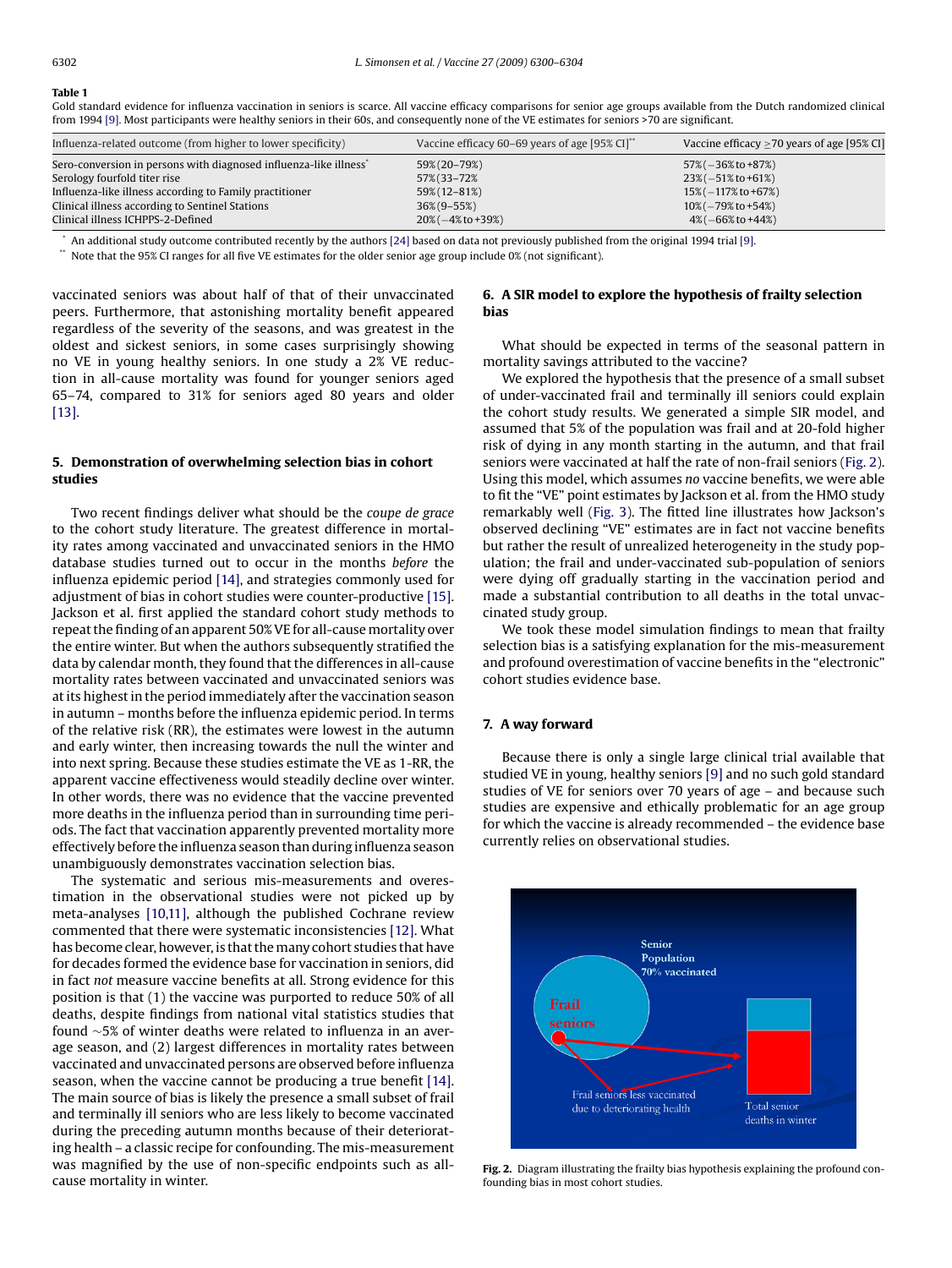<span id="page-3-0"></span>

**Fig. 3.** A SIR model simulation used to test the frailty selection bias hypothesis. The model assumes a 5% subset of frail seniors who are 20-fold more likely to die each month and half as likely to get influenza vaccinated in autumn.

But much of the evidence for vaccine effectiveness from observational studies in seniors over 70 years of age is unreliable, and the remaining evidence suggests that vaccination is far less effective than previously thought [\[7,14\].](#page-4-0) Nevertheless, influential journals continued to publish papers with profound selection bias that conclude influenza vaccination prevents almost 50% of *all deaths* that happen during influenza seasons [\[6\]. S](#page-4-0)uch a reduction would correspond to about one life saved for every 200 vaccine doses given to seniors – a proposition that suggests that inexpensive influenza vaccine is enormously cost-effective.

It is clear that a new generation of adequately adjusted observational studies is needed to build a reliable evidence base on which to gauge the VE and cost-effectiveness of influenza vaccination in seniors. Researchers may have to abandon the convenient "electronic cohort study" approach in favor of primary observational studies with more laboratory-confirmed endpoints and/or a careful eye towards effective control for confounding bias by manual chart review. We would like to point to two different observational study designs that carry little risk of bias. First, a carefully controlled in-patient study of RSV hospitalizations in seniors had also studied laboratory confirmation of influenza and influenza vaccination rates [\[16\]. T](#page-4-0)hus, using RSV-confirmed hospitalization events as "controls" it was possible to estimate a VE against laboratoryconfirmed pneumonia hospitalizations at 23% [\[17\].](#page-4-0) Second, the recent publication of a carefully conducted cohort study by Jackson et al. [\[18\]](#page-4-0) that used manual chart review (a relatively specific endpoint of X-ray confirmed pneumonia hospitalisations), and controlled for bias by adjusting the RR to 1 in pre-influenza periods generated a non-significant VE point estimate of 8% against pneumonia during the influenza period, and −4% during the peak influenza period. In conclusion, there was no evidence of the vaccine preventing pneumonia after careful adjustment for bias [\[18\].](#page-4-0)

Taken together, there are only a few well-controlled (and likely bias-free) observational studies at this point; these studies suggest low vaccine benefits for seniors, with point estimates ranging from 0% [\[18\]](#page-4-0) to 29% VE for laboratory-confirmed influenza [\[16,17\].](#page-4-0) Of course, new randomized, placebo-controlled trial powered to estimate VE for severe outcomes would be better, but that is an expensive and ethically complex proposition. It should be possible, however, to compare new and improved senior formulations with the current flushot formulations in head-to-head clinical trials.

From the point of view of methology in public health research, the emerging insight into the profound consequences of confounding bias in cohort studies evaluating benefits of the influenza vaccine efforts is a powerful lesson. While it is well known that this observal study type is prone to bias, it is not often we get a chance to objectively measure the magnitude of the mis-measurement. But the unique winter-spiked influenza epidemics, combined with the well-defined timing of the autumn vaccination season, were factors that allowed a rare "gold standard" window in the pre-influenza period in which the bias could be documented. Also, the insight that unrealized hetergenecity in a study population can result in severe mis-measurement when outcomes are non-specific is a valuable example to epidemiologists [\[19\]. T](#page-4-0)his does not mean that observational studies must be abandoned; rather it calls for more prudent strategies to investigate and control for bias – and healthy skepticism of public health benefits that seem beyond what is reasonable.

Finally, the realization for public health that it is difficult to protect seniors with a single dose of influenza vaccine is discouraging, but there are opportunities for improvement. We are coming to a more realistic view of what vacciatino can and cannot do; in order to fix a problem, one must first accept that there *is* a problem. The changing tides in the evidence base have given vaccine developers powerful incentives to invest in new vaccine preparations, as well as encouragement that clinically testing new candidate against the current formulations will perhaps pay dividends. Adjuvanted vaccines may enhance effectiveness; indeed, an adjuvanted vaccine formulation for seniors from Chiron (now Novartis) has already been widely used in Europe for years, and GSK has just announced a very large Phase III randomized clinical trial to test its new adjuvanted vaccine formulation in seniors head-to-head with the current flushot formulation [\[20\]. F](#page-4-0)urthermore, increasing antigen dosing has already been shown to be more immunogenic in seniors [\[21\]. F](#page-4-0)inally, more aggressive use of antivirals could augment the partial protection afforded by the current vaccine formulation in outbreak settings.

People at highest risk for severe influenza outcomes may fuel a change in influenza control philosophy, moving the strategy towards interrupting transmission as an additional goal. Indeed, several studies have demonstrated that vaccinating more schoolchildren might substantially reduce viral transmission, and thereby protect seniors indirectly [\[22–24\].](#page-4-0)

We do not suggest that seniors should not be vaccinated. Although one well-controlled observational studies found no vaccine benefits in seniors in terms of reducing X-ray confirmed pneumonia [\[25\], a](#page-4-0)nother suggested a significant albeit low (29%) VE against laboratory-confirmed influenza-pneumonia hospitalisations [\[16,17\].](#page-4-0) More large, well-controlled observational studies, at best with laboratory-confirmed outcomes, set in seniors >70 are needed to get more confidence in the true VE estimate. But the idea that influenza vaccine can prevent up to 50% of ALL winter deaths is preposterous. The time to consider more immunogenic vaccines for seniors and other strategies for enhancing protection of this high risk age group has come.

#### **Acknowledgements**

Funding support for Lone Simonsen came from the Policy for Infectious Disease Dynamics (RAPIDD) program, jointly run by the Division of International Epidemiology and Population Studies (DIEPS) at the Fogarty International Center and the Department of Homeland Security Science and Technology Directorate, through the National Science and Technology Council.

#### **References**

[1] Langmuir AD, Henderson DA, Serfling RE. The epidemiological basis for the control of influenza. AJPH 1964;54:563–71.